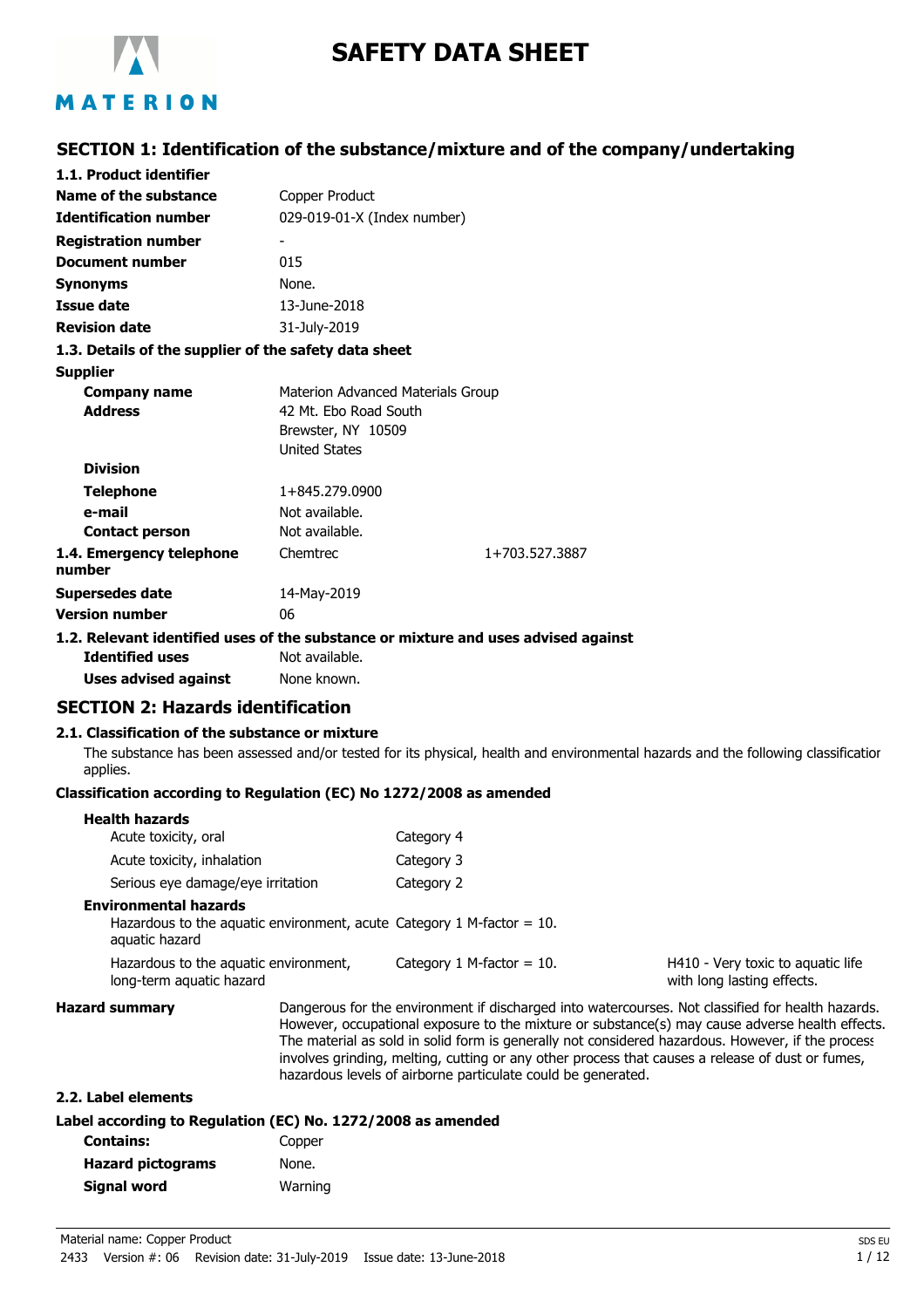| <b>Hazard statements</b> |
|--------------------------|
|                          |

| H410                                     | The material as sold in solid form is generally not considered hazardous. However, if the process<br>involves grinding, melting, cutting or any other process that causes a release of dust or fumes,<br>hazardous levels of airborne particulate could be generated.<br>Very toxic to aquatic life with long lasting effects. |
|------------------------------------------|--------------------------------------------------------------------------------------------------------------------------------------------------------------------------------------------------------------------------------------------------------------------------------------------------------------------------------|
| <b>Precautionary statements</b>          |                                                                                                                                                                                                                                                                                                                                |
| <b>Prevention</b>                        |                                                                                                                                                                                                                                                                                                                                |
| P <sub>273</sub>                         | Avoid release to the environment.                                                                                                                                                                                                                                                                                              |
| <b>Response</b>                          |                                                                                                                                                                                                                                                                                                                                |
| P391                                     | Collect spillage.                                                                                                                                                                                                                                                                                                              |
| <b>Storage</b>                           | Store away from incompatible materials.                                                                                                                                                                                                                                                                                        |
| <b>Disposal</b>                          |                                                                                                                                                                                                                                                                                                                                |
| P501                                     | Dispose of contents/container in accordance with local/regional/national/international regulations.                                                                                                                                                                                                                            |
| <b>Supplemental label</b><br>information | % of the mixture consists of component(s) of unknown acute oral toxicity. 100 % of the mixture<br>consists of component(s) of unknown acute dermal toxicity.<br>For further information, please contact the Product Stewardship Department at +1.800.862.4118.                                                                 |
| 2.3. Other hazards                       | None known.                                                                                                                                                                                                                                                                                                                    |

## **SECTION 3: Composition/information on ingredients**

#### **3.1. Substances**

#### **General information**

| <b>Chemical name</b>   | $\frac{0}{0}$                  | No.                    | CAS-No. / EC REACH Registration No. Index No. |   | <b>Notes</b> |
|------------------------|--------------------------------|------------------------|-----------------------------------------------|---|--------------|
| Copper                 | $99 - 100$                     | 7440-50-8<br>231-159-6 | -                                             | - |              |
| <b>Classification:</b> | Aquatic Chronic 1; H410(M=100) |                        |                                               |   |              |

#### **List of abbreviations and symbols that may be used above**

DSD: Directive 67/548/EEC.

CLP: Regulation No. 1272/2008.

#: This substance has been assigned Union workplace exposure limit(s).

#: This substance has been assigned Community workplace exposure limit(s).

M: M-factor

PBT: persistent, bioaccumulative and toxic substance.

vPvB: very persistent and very bioaccumulative substance.

All concentrations are in percent by weight unless ingredient is a gas. Gas concentrations are in percent by volume.

#### **Composition comments**

The full text for all R- and H-phrases is displayed in section 16. The full text for all H-statements is displayed in section 16.

#### **SECTION 4: First aid measures**

| <b>General information</b>                                                               | Ensure that medical personnel are aware of the material(s) involved, and take precautions to<br>protect themselves. |
|------------------------------------------------------------------------------------------|---------------------------------------------------------------------------------------------------------------------|
| 4.1. Description of first aid measures                                                   |                                                                                                                     |
| <b>Inhalation</b>                                                                        | Move to fresh air. Call a physician if symptoms develop or persist.                                                 |
| <b>Skin contact</b>                                                                      | Wash off with soap and water. Get medical attention if irritation develops and persists.                            |
| Eye contact                                                                              | Rinse with water. Get medical attention if irritation develops and persists.                                        |
| <b>Ingestion</b>                                                                         | Rinse mouth. Get medical attention if symptoms occur.                                                               |
| 4.2. Most important<br>symptoms and effects, both<br>acute and delayed                   | Direct contact with eyes may cause temporary irritation.                                                            |
| 4.3. Indication of any<br>immediate medical attention<br>and special treatment<br>needed | Treat symptomatically.                                                                                              |

#### **SECTION 5: Firefighting measures**

| <b>General fire hazards</b>                                 | No unusual fire or explosion hazards noted.                            |        |
|-------------------------------------------------------------|------------------------------------------------------------------------|--------|
| 5.1. Extinguishing media<br>Suitable extinguishing<br>media | Powder. Dry sand.                                                      |        |
| Unsuitable extinguishing<br>media                           | Do not use water jet as an extinguisher, as this will spread the fire. |        |
| Material name: Copper Product                               |                                                                        | SDS EU |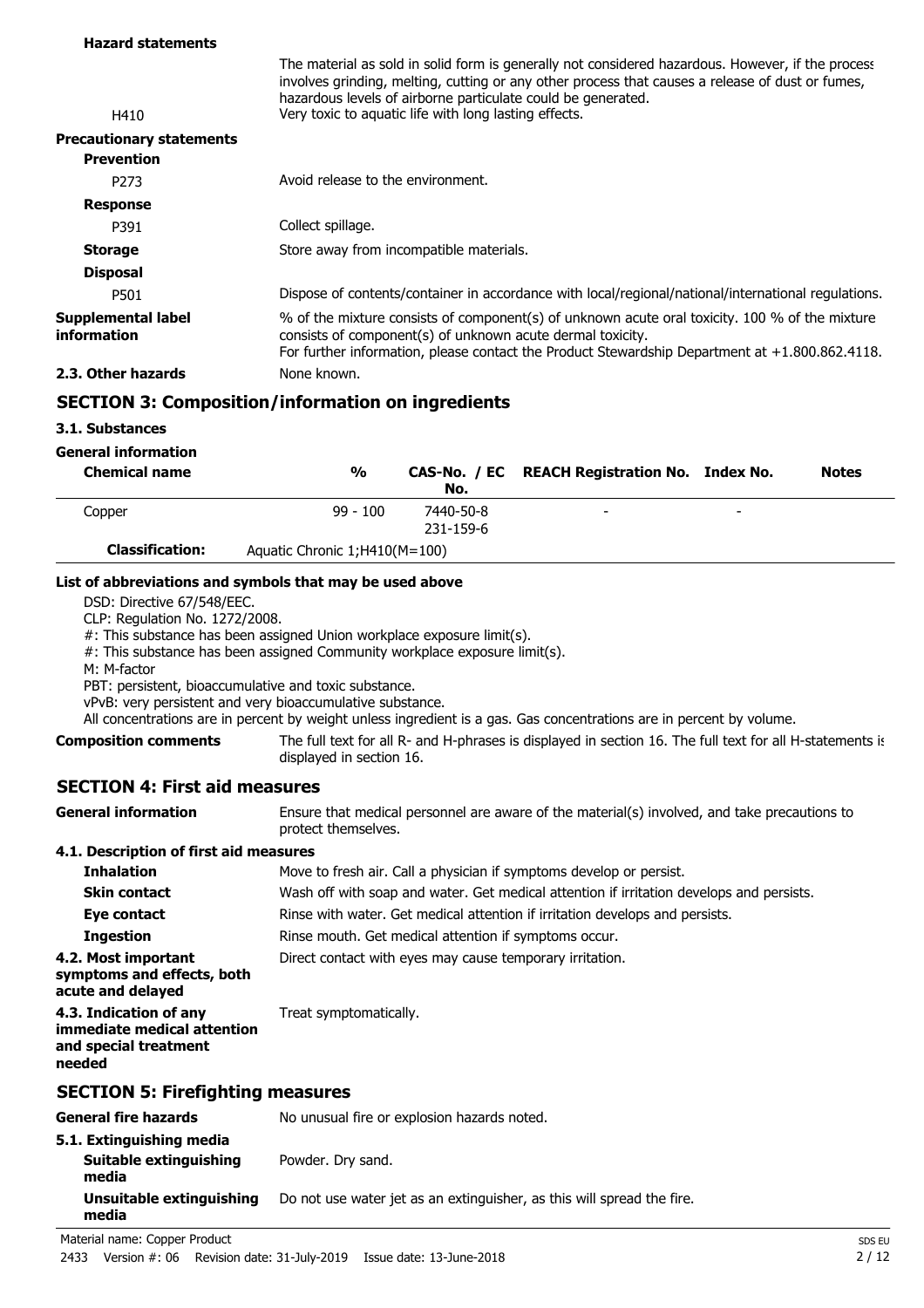| 5.2. Special hazards arising<br>from the substance or<br>mixture                           | During fire, gases hazardous to health may be formed.                                         |
|--------------------------------------------------------------------------------------------|-----------------------------------------------------------------------------------------------|
| 5.3. Advice for firefighters<br><b>Special protective</b><br>equipment for<br>firefighters | Self-contained breathing apparatus and full protective clothing must be worn in case of fire. |
| <b>Special firefighting</b><br>procedures                                                  | Move containers from fire area if you can do so without risk.                                 |
| <b>Specific methods</b>                                                                    | Use standard firefighting procedures and consider the hazards of other involved materials.    |

#### **SECTION 6: Accidental release measures**

#### **6.1. Personal precautions, protective equipment and emergency procedures**

| For non-emergency<br>personnel                               | Keep unnecessary personnel away. Keep people away from and upwind of spill/leak. Wear<br>appropriate protective equipment and clothing during clean-up. Ensure adequate ventilation. Local<br>authorities should be advised if significant spillages cannot be contained. |
|--------------------------------------------------------------|---------------------------------------------------------------------------------------------------------------------------------------------------------------------------------------------------------------------------------------------------------------------------|
| For emergency<br>responders                                  | Keep unnecessary personnel away.                                                                                                                                                                                                                                          |
| 6.2. Environmental<br>precautions                            | Avoid release to the environment. Inform appropriate managerial or supervisory personnel of all<br>environmental releases. Prevent further leakage or spillage if safe to do so. Avoid discharge into<br>drains, water courses or onto the ground.                        |
| 6.3. Methods and material for<br>containment and cleaning up | The product is immiscible with water and will spread on the water surface. Prevent product from<br>entering drains. Stop the flow of material, if this is without risk. Following product recovery, flush<br>area with water.                                             |
| 6.4. Reference to other<br>sections                          | Not available.                                                                                                                                                                                                                                                            |
| <b>SECTION 7: Handling and storage</b>                       |                                                                                                                                                                                                                                                                           |

| 7.1. Precautions for safe<br>handling                                          | Avoid prolonged exposure. Provide adequate ventilation. Wear appropriate personal protective<br>equipment. Avoid release to the environment. Observe good industrial hygiene practices. |
|--------------------------------------------------------------------------------|-----------------------------------------------------------------------------------------------------------------------------------------------------------------------------------------|
| 7.2. Conditions for safe<br>storage, including any<br><i>incompatibilities</i> | Store in original tightly closed container.                                                                                                                                             |
| 7.3. Specific end use(s)                                                       | Not available.                                                                                                                                                                          |

## **SECTION 8: Exposure controls/personal protection**

#### **8.1. Control parameters**

#### **Occupational exposure limits**

#### **Austria. MAK List, OEL Ordinance (GwV), BGBl. II, no. 184/2001**

| <b>Material</b>                        | <b>Type</b> | <b>Value</b> | <b>Form</b>               |
|----------------------------------------|-------------|--------------|---------------------------|
| Copper Product                         | <b>MAK</b>  | 1 mg/m $3$   | Inhalable fraction.       |
|                                        |             | $0,1$ mg/m3  | Fume and respirable dust. |
|                                        | <b>STEL</b> | 4 mg/m $3$   | Inhalable fraction.       |
|                                        |             | $0,4$ mg/m3  | Fume and respirable dust. |
| <b>Components</b>                      | <b>Type</b> | <b>Value</b> | <b>Form</b>               |
| Copper (CAS 7440-50-8)                 | <b>MAK</b>  | 1 mg/m $3$   | Inhalable fraction.       |
|                                        |             | $0,1$ mg/m3  | Fume and respirable dust. |
|                                        | <b>STEL</b> | 4 mg/m $3$   | Inhalable fraction.       |
|                                        |             | $0,4$ mg/m3  | Fume and respirable dust. |
| <b>Belgium. Exposure Limit Values.</b> |             |              |                           |
| <b>Material</b>                        | <b>Type</b> | <b>Value</b> | <b>Form</b>               |
| Copper Product                         | <b>TWA</b>  | 1 mg/m $3$   | Dust and mist.            |
|                                        |             | $0,2$ mg/m3  | Fume.                     |
| <b>Components</b>                      | <b>Type</b> | <b>Value</b> | Form                      |
| Copper (CAS 7440-50-8)                 | <b>TWA</b>  | 1 mg/m $3$   | Dust and mist.            |
|                                        |             | $0,2$ mg/m3  | Fume.                     |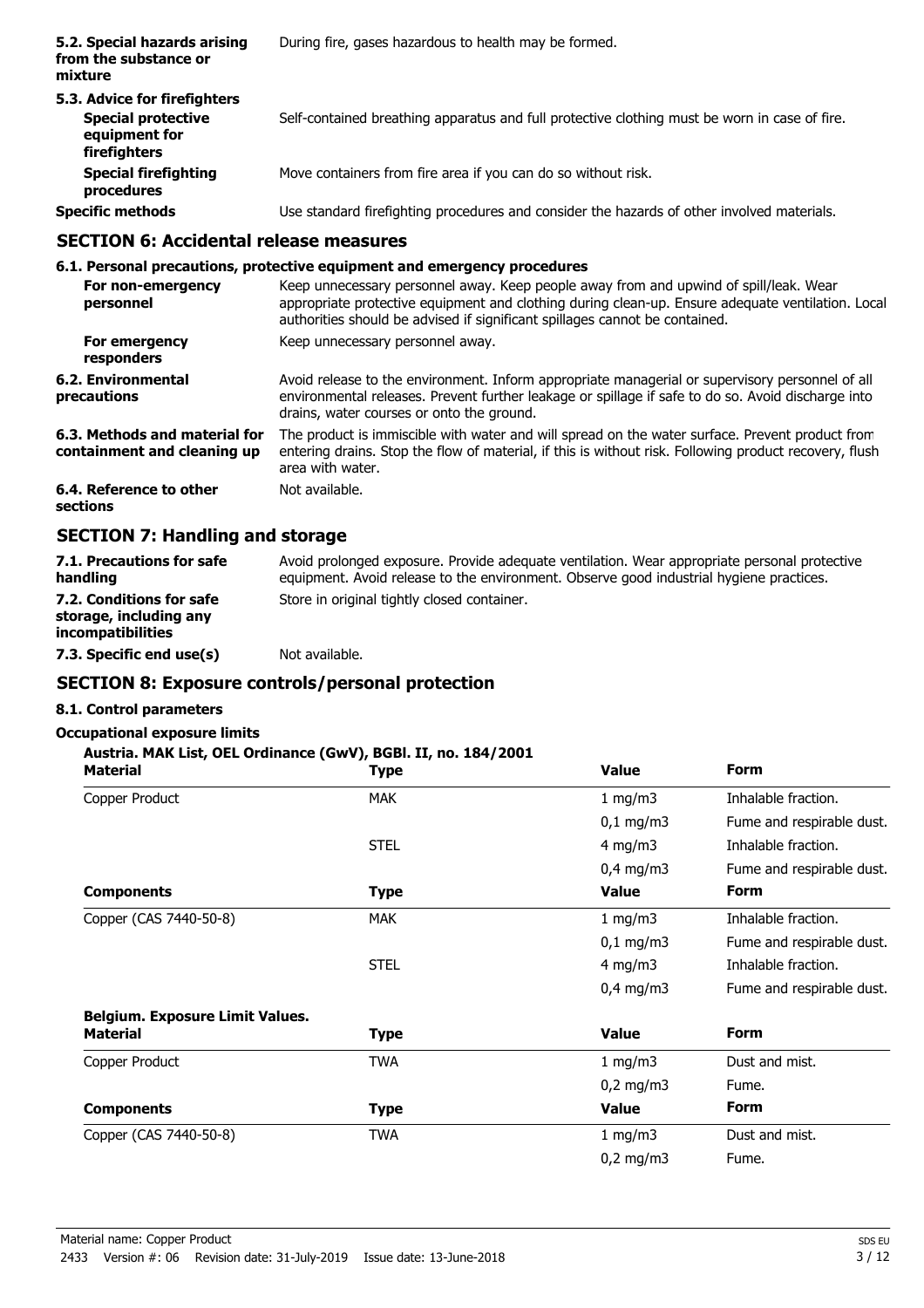| Bulgaria. OELs. Regulation No 13 on protection of workers against risks of exposure to chemical agents at work<br><b>Material</b> | <b>Type</b> | <b>Value</b>       |                                 |
|-----------------------------------------------------------------------------------------------------------------------------------|-------------|--------------------|---------------------------------|
| Copper Product                                                                                                                    | <b>TWA</b>  | $0,1$ mg/m3        |                                 |
| <b>Components</b>                                                                                                                 | <b>Type</b> | <b>Value</b>       |                                 |
| Copper (CAS 7440-50-8)                                                                                                            | <b>TWA</b>  | $0,1$ mg/m3        |                                 |
| Croatia. Dangerous Substance Exposure Limit Values in the Workplace (ELVs), Annexes 1 and 2, Narodne Novine,<br>13/09             |             |                    |                                 |
| <b>Material</b>                                                                                                                   | <b>Type</b> | <b>Value</b>       | <b>Form</b>                     |
| Copper Product                                                                                                                    | <b>MAC</b>  | $0,21$ mg/m3       | Dust and fume.                  |
|                                                                                                                                   | <b>STEL</b> | $2$ mg/m $3$       | Dust and fume.                  |
| <b>Components</b>                                                                                                                 | <b>Type</b> | <b>Value</b>       | <b>Form</b>                     |
| Copper (CAS 7440-50-8)                                                                                                            | <b>MAC</b>  | $0,21$ mg/m3       | Dust and fume.                  |
|                                                                                                                                   | <b>STEL</b> | $2$ mg/m $3$       | Dust and fume.                  |
| Cyprus. OELs. Control of factory atmosphere and dangerous substances in factories regulation, PI 311/73, as                       |             |                    |                                 |
| amended.                                                                                                                          |             |                    |                                 |
| <b>Material</b>                                                                                                                   | <b>Type</b> | <b>Value</b>       | <b>Form</b>                     |
| Copper Product                                                                                                                    | <b>TWA</b>  | $0,2 \text{ mg/m}$ | Fume.                           |
| <b>Components</b>                                                                                                                 | <b>Type</b> | <b>Value</b>       | <b>Form</b>                     |
| Copper (CAS 7440-50-8)                                                                                                            | <b>TWA</b>  | $0,2$ mg/m3        | Fume.                           |
| <b>Czech Republic. OELs. Government Decree 361</b>                                                                                |             |                    |                                 |
| <b>Material</b>                                                                                                                   | <b>Type</b> | <b>Value</b>       | <b>Form</b>                     |
| Copper Product                                                                                                                    | Ceiling     | $2$ mg/m $3$       | Dust.                           |
|                                                                                                                                   |             | $0,2$ mg/m3        | Fume.                           |
|                                                                                                                                   | <b>TWA</b>  | 1 mg/m3            | Dust.                           |
|                                                                                                                                   |             | $0,1$ mg/m3        | Fume.                           |
| <b>Components</b>                                                                                                                 | <b>Type</b> | <b>Value</b>       | <b>Form</b>                     |
| Copper (CAS 7440-50-8)                                                                                                            | Ceiling     | 2 mg/m $3$         | Dust.                           |
|                                                                                                                                   |             | $0,2$ mg/m3        | Fume.                           |
|                                                                                                                                   | <b>TWA</b>  | $1$ mg/m $3$       | Dust.                           |
|                                                                                                                                   |             | $0,1$ mg/m3        | Fume.                           |
| <b>Denmark. Exposure Limit Values</b>                                                                                             |             |                    |                                 |
| <b>Material</b>                                                                                                                   | <b>Type</b> | <b>Value</b>       | <b>Form</b>                     |
| Copper Product                                                                                                                    | <b>TLV</b>  | 1 mg/m $3$         | Dust.                           |
|                                                                                                                                   |             | $0,1$ mg/m3        | Fume.                           |
| <b>Components</b>                                                                                                                 | <b>Type</b> | <b>Value</b>       | <b>Form</b>                     |
| Copper (CAS 7440-50-8)                                                                                                            | <b>TLV</b>  | 1 mg/m $3$         | Dust.                           |
|                                                                                                                                   |             | $0,1$ mg/m3        | Fume.                           |
| Estonia. OELs. Occupational Exposure Limits of Hazardous Substances. (Annex of Regulation No. 293 of 18                           |             |                    |                                 |
| September 2001)                                                                                                                   |             |                    |                                 |
| <b>Material</b>                                                                                                                   | <b>Type</b> | <b>Value</b>       | <b>Form</b>                     |
| Copper Product                                                                                                                    | <b>TWA</b>  | 1 mg/m $3$         | Total dust.                     |
|                                                                                                                                   |             | $0,2$ mg/m3        | Respirable dust.                |
| <b>Components</b>                                                                                                                 | <b>Type</b> | <b>Value</b>       | <b>Form</b>                     |
| Copper (CAS 7440-50-8)                                                                                                            | <b>TWA</b>  | 1 mg/m $3$         | Total dust.                     |
|                                                                                                                                   |             | $0,2$ mg/m3        | Respirable dust.                |
| <b>Finland. Workplace Exposure Limits</b>                                                                                         |             |                    |                                 |
| <b>Material</b>                                                                                                                   | <b>Type</b> | <b>Value</b>       | <b>Form</b>                     |
| Copper Product                                                                                                                    | <b>TWA</b>  | $0,1$ mg/m3        | Respirable dust and/or<br>fume. |
|                                                                                                                                   |             | $0,02$ mg/m3       | Respirable.                     |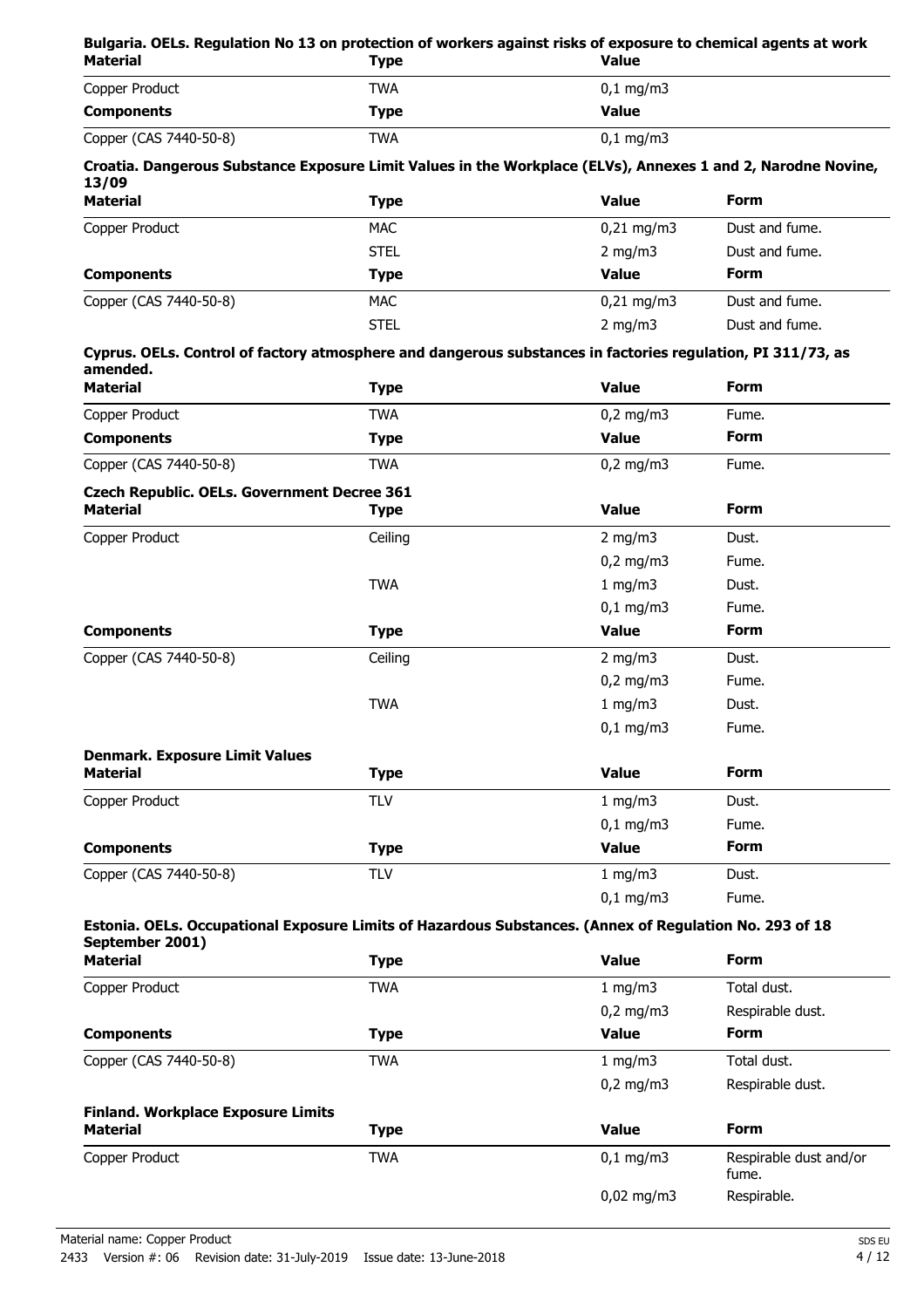| <b>Finland. Workplace Exposure Limits</b><br><b>Components</b>                                                                                   | <b>Type</b> | <b>Value</b>           | <b>Form</b>                     |
|--------------------------------------------------------------------------------------------------------------------------------------------------|-------------|------------------------|---------------------------------|
| Copper (CAS 7440-50-8)                                                                                                                           | <b>TWA</b>  | 1 mg/m $3$             |                                 |
|                                                                                                                                                  |             | $0,1$ mg/m3            | Respirable dust and/or<br>fume. |
| France. Threshold Limit Values (VLEP) for Occupational Exposure to Chemicals in France, INRS ED 984<br><b>Material</b>                           | <b>Type</b> | <b>Value</b>           | <b>Form</b>                     |
| Copper Product                                                                                                                                   | <b>VLE</b>  | 2 mg/m $3$             | Dust.                           |
| <b>Regulatory status:</b> Indicative limit (VL)                                                                                                  |             |                        |                                 |
|                                                                                                                                                  | <b>VME</b>  | 1 mg/m $3$             | Dust.                           |
| <b>Regulatory status:</b> Indicative limit (VL)                                                                                                  |             |                        |                                 |
|                                                                                                                                                  |             | $0,2$ mg/m3            | Fume.                           |
| <b>Regulatory status:</b> Indicative limit (VL)                                                                                                  |             |                        |                                 |
| <b>Components</b>                                                                                                                                | <b>Type</b> | <b>Value</b>           | <b>Form</b>                     |
| Copper (CAS 7440-50-8)                                                                                                                           | <b>VLE</b>  | 2 mg/m $3$             | Dust.                           |
|                                                                                                                                                  | <b>VME</b>  | 1 mg/m $3$             | Dust.                           |
|                                                                                                                                                  |             | $0,2$ mg/m3            | Fume.                           |
| Germany. DFG MAK List (advisory OELs). Commission for the Investigation of Health Hazards of Chemical<br><b>Compounds in the Work Area (DFG)</b> |             |                        |                                 |
| <b>Material</b>                                                                                                                                  | <b>Type</b> | <b>Value</b>           | <b>Form</b>                     |
| Copper Product                                                                                                                                   | <b>TWA</b>  | $0,01 \,\mathrm{mg/m}$ | Respirable fraction.            |
|                                                                                                                                                  |             |                        | <b>P</b> = ----                 |

| Copper Product                                               | TWA         | $0,01$ mg/m3       | Respirable fraction. |
|--------------------------------------------------------------|-------------|--------------------|----------------------|
| <b>Components</b>                                            | <b>Type</b> | <b>Value</b>       | <b>Form</b>          |
| Copper (CAS 7440-50-8)                                       | <b>TWA</b>  | $0,01$ mg/m3       | Respirable fraction. |
| Greece. OELs (Decree No. 90/1999, as amended)                |             |                    |                      |
| <b>Material</b>                                              | <b>Type</b> | Value              | <b>Form</b>          |
| Copper Product                                               | <b>STEL</b> | 2 mg/m $3$         | Dust.                |
|                                                              | <b>TWA</b>  | 1 mg/m3            | Dust.                |
|                                                              |             | $0,2$ mg/m3        | Fume.                |
| <b>Components</b>                                            | <b>Type</b> | <b>Value</b>       | <b>Form</b>          |
| Copper (CAS 7440-50-8)                                       | <b>STEL</b> | $2 \text{ mg/m}$   | Dust.                |
|                                                              | TWA         | 1 mg/m $3$         | Dust.                |
|                                                              |             | $0,2 \text{ mg/m}$ | Fume.                |
| Hungary. OELs. Joint Decree on Chemical Safety of Workplaces |             |                    |                      |

| <b>Material</b>        | <b>Type</b> | <b>Value</b> | Form        |  |
|------------------------|-------------|--------------|-------------|--|
| Copper Product         | <b>STEL</b> | $4$ mg/m $3$ |             |  |
|                        |             | $0,4$ mg/m3  | Smoke.      |  |
|                        | <b>TWA</b>  | 1 mg/m3      |             |  |
|                        |             | $0,1$ mg/m3  | Smoke.      |  |
| <b>Components</b>      | <b>Type</b> | <b>Value</b> | <b>Form</b> |  |
|                        |             |              |             |  |
| Copper (CAS 7440-50-8) | <b>STEL</b> | 4 mg/m $3$   |             |  |
|                        |             | $0,4$ mg/m3  | Smoke.      |  |
|                        | <b>TWA</b>  | 1 mg/m3      |             |  |

## **Iceland. OELs. Regulation 154/1999 on occupational exposure limits**

| <b>Material</b>        | <b>Type</b> | Value                | <b>Form</b>      |
|------------------------|-------------|----------------------|------------------|
| Copper Product         | TWA         | 1 mg/m $3$           | Total dust.      |
|                        |             | $0,1 \, \text{mg/m}$ | Respirable dust. |
|                        |             |                      | <b>Form</b>      |
| <b>Components</b>      | Type        | <b>Value</b>         |                  |
| Copper (CAS 7440-50-8) | TWA         | 1 mg/m $3$           | Total dust.      |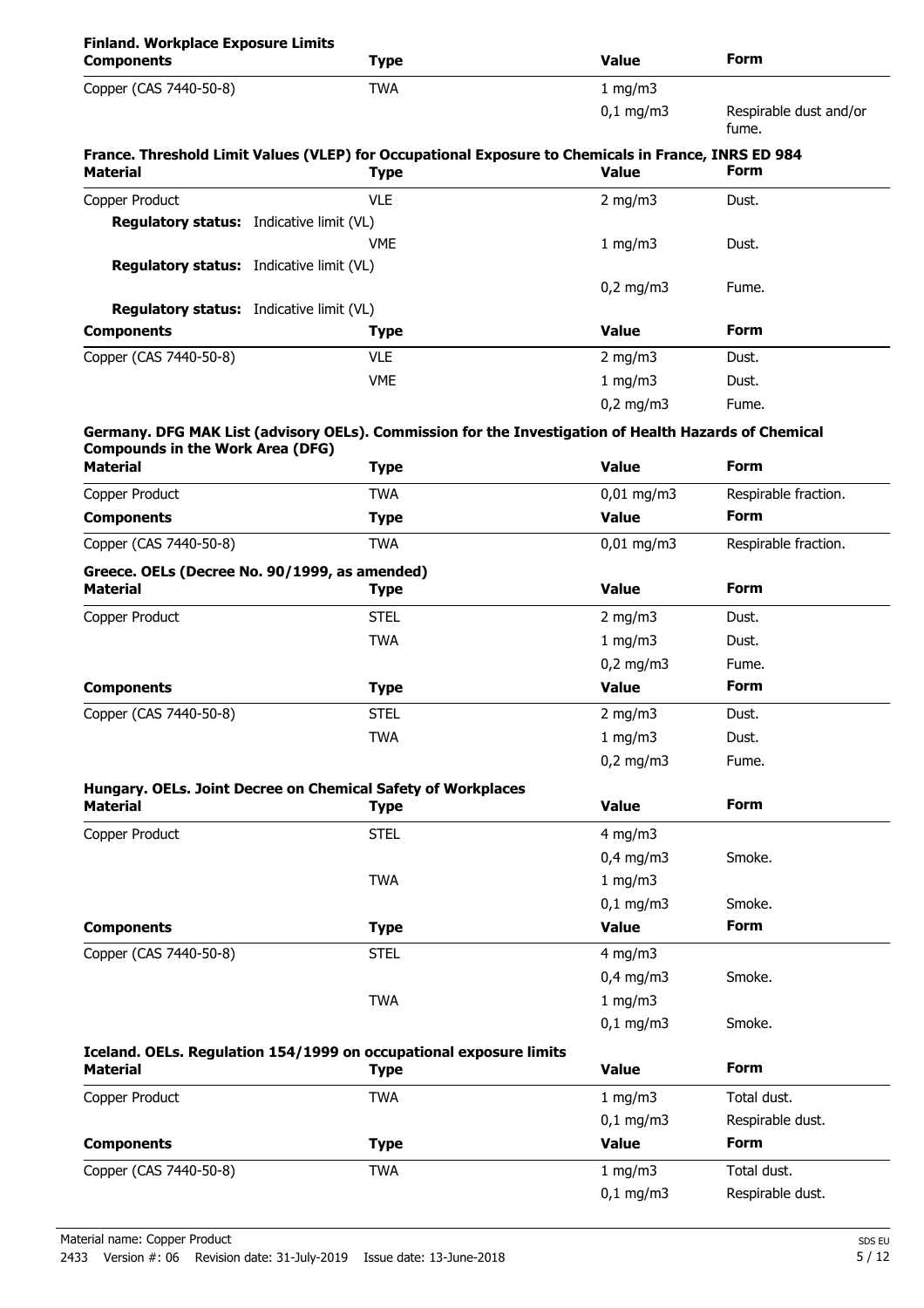#### **Ireland. Occupational Exposure Limits**

| <b>Material</b>                                                                                                | <b>Type</b> | <b>Value</b>   | <b>Form</b>          |
|----------------------------------------------------------------------------------------------------------------|-------------|----------------|----------------------|
| Copper Product                                                                                                 | <b>STEL</b> | $2$ mg/m $3$   | Dust and mist.       |
|                                                                                                                | <b>TWA</b>  | 1 mg/m3        | Dust and mist.       |
|                                                                                                                |             | $0,2$ mg/m3    | Fume.                |
| <b>Components</b>                                                                                              | <b>Type</b> | <b>Value</b>   | Form                 |
| Copper (CAS 7440-50-8)                                                                                         | <b>STEL</b> | $2$ mg/m $3$   | Dust and mist.       |
|                                                                                                                | <b>TWA</b>  | 1 mg/m3        | Dust and mist.       |
|                                                                                                                |             | $0,2$ mg/m3    | Fume.                |
| <b>Italy. Occupational Exposure Limits</b>                                                                     |             |                |                      |
| <b>Material</b>                                                                                                | <b>Type</b> | <b>Value</b>   | Form                 |
| Copper Product                                                                                                 | <b>TWA</b>  | 1 mg/m3        | Dust and mist.       |
|                                                                                                                |             | $0,2$ mg/m3    | Fume.                |
| Latvia. OELs. Occupational exposure limit values of chemical substances in work environment                    |             |                |                      |
| <b>Material</b>                                                                                                | <b>Type</b> | <b>Value</b>   |                      |
| Copper Product                                                                                                 | <b>STEL</b> | 1 mg/m3        |                      |
|                                                                                                                | <b>TWA</b>  | $0.5$ mg/m $3$ |                      |
| <b>Components</b>                                                                                              | <b>Type</b> | <b>Value</b>   |                      |
| Copper (CAS 7440-50-8)                                                                                         | <b>STEL</b> | 1 mg/m3        |                      |
|                                                                                                                | <b>TWA</b>  | $0,5$ mg/m3    |                      |
| Lithuania. OELs. Limit Values for Chemical Substances, General Requirements                                    |             |                |                      |
| <b>Material</b>                                                                                                | <b>Type</b> | <b>Value</b>   | Form                 |
| Copper Product                                                                                                 | <b>TWA</b>  | 1 mg/m3        | Inhalable fraction.  |
|                                                                                                                |             | $0,2$ mg/m3    | Respirable fraction. |
| <b>Components</b>                                                                                              | <b>Type</b> | <b>Value</b>   | <b>Form</b>          |
| Copper (CAS 7440-50-8)                                                                                         | <b>TWA</b>  | 1 mg/m3        | Inhalable fraction.  |
|                                                                                                                |             | $0,2$ mg/m3    | Respirable fraction. |
| <b>Netherlands. OELs (binding)</b>                                                                             |             |                |                      |
| <b>Material</b>                                                                                                | <b>Type</b> | Value          | Form                 |
| Copper Product                                                                                                 | <b>TWA</b>  | $0.1$ mg/m3    | Inhalable fraction.  |
| <b>Components</b>                                                                                              | <b>Type</b> | <b>Value</b>   | <b>Form</b>          |
| Copper (CAS 7440-50-8)                                                                                         | <b>TWA</b>  | $0,1$ mg/m3    | Inhalable fraction.  |
| Norway. Administrative Norms for Contaminants in the Workplace                                                 |             |                |                      |
| <b>Material</b>                                                                                                | <b>Type</b> | <b>Value</b>   | <b>Form</b>          |
| Copper Product                                                                                                 | <b>TLV</b>  | 1 mg/m3        | Dust.                |
|                                                                                                                |             | $0,1$ mg/m3    | Fume.                |
| <b>Components</b>                                                                                              | <b>Type</b> | <b>Value</b>   | <b>Form</b>          |
| Copper (CAS 7440-50-8)                                                                                         | <b>TLV</b>  | 1 mg/m3        | Dust.                |
|                                                                                                                |             | $0,1$ mg/m3    | Fume.                |
| Ordinance of the Minister of Labour and Social Policy on 6 June 2014 on the maximum permissible concentrations |             |                |                      |
| and intensities of harmful health factors in the work environment, Journal of Laws 2014, item 817              |             |                |                      |
| <b>Material</b>                                                                                                | <b>Type</b> | <b>Value</b>   |                      |
| Copper Product                                                                                                 | <b>TWA</b>  | $0,2$ mg/m3    |                      |
| <b>Components</b>                                                                                              | <b>Type</b> | <b>Value</b>   |                      |
| Copper (CAS 7440-50-8)                                                                                         | <b>TWA</b>  | $0,2$ mg/m3    |                      |
| Portugal. VLEs. Norm on occupational exposure to chemical agents (NP 1796)                                     |             |                |                      |
| <b>Material</b>                                                                                                | <b>Type</b> | <b>Value</b>   | Form                 |
| Copper Product                                                                                                 | <b>TWA</b>  | 1 mg/m3        | Dust and mist.       |
|                                                                                                                |             | $0,2$ mg/m3    | Fume.                |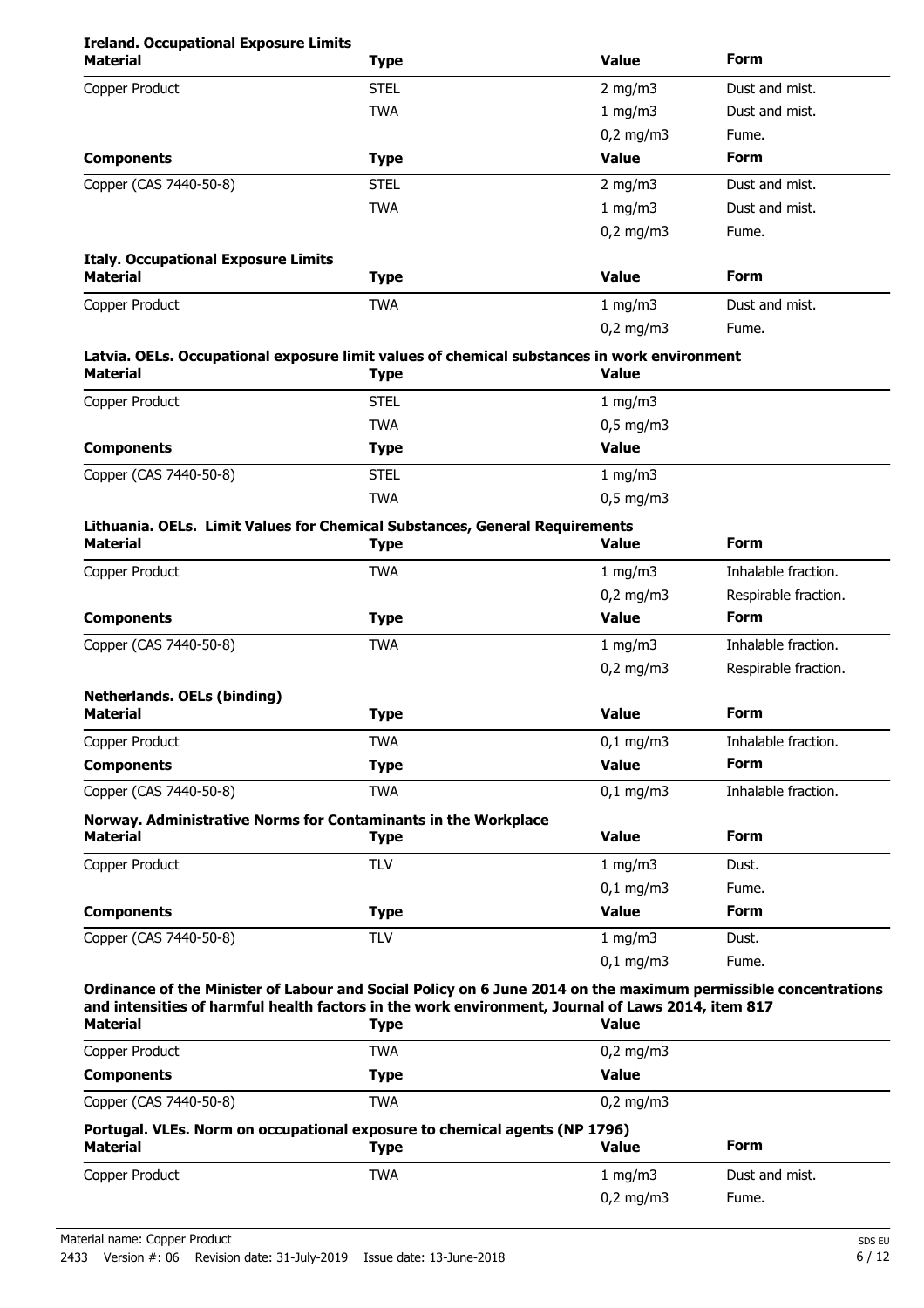| Portugal. VLEs. Norm on occupational exposure to chemical agents (NP 1796)<br><b>Components</b>                                                                         | Type        | <b>Value</b>   | Form                |
|-------------------------------------------------------------------------------------------------------------------------------------------------------------------------|-------------|----------------|---------------------|
| Copper (CAS 7440-50-8)                                                                                                                                                  | <b>TWA</b>  | 1 mg/m3        | Dust and mist.      |
|                                                                                                                                                                         |             | $0,2$ mg/m3    | Fume.               |
| Romania. OELs. Protection of workers from exposure to chemical agents at the workplace<br><b>Material</b>                                                               | <b>Type</b> | <b>Value</b>   | <b>Form</b>         |
| Copper Product                                                                                                                                                          | <b>STEL</b> | $1,5$ mg/m3    | Dust.               |
|                                                                                                                                                                         |             | $0,2$ mg/m $3$ | Fume.               |
|                                                                                                                                                                         | <b>TWA</b>  | $0,5$ mg/m3    | Dust.               |
| <b>Components</b>                                                                                                                                                       | <b>Type</b> | <b>Value</b>   | <b>Form</b>         |
| Copper (CAS 7440-50-8)                                                                                                                                                  | <b>STEL</b> | $1,5$ mg/m3    | Dust.               |
|                                                                                                                                                                         |             | $0,2$ mg/m3    | Fume.               |
|                                                                                                                                                                         | <b>TWA</b>  | $0,5$ mg/m3    | Dust.               |
| Slovakia. OELs. Regulation No. 300/2007 concerning protection of health in work with chemical agents<br><b>Material</b>                                                 | <b>Type</b> | Value          | Form                |
| Copper Product                                                                                                                                                          | <b>TWA</b>  | 1 mg/m3        | Inhalable fraction. |
|                                                                                                                                                                         |             | $0,2$ mg/m3    | Respirable fume.    |
| <b>Components</b>                                                                                                                                                       | <b>Type</b> | <b>Value</b>   | <b>Form</b>         |
| Copper (CAS 7440-50-8)                                                                                                                                                  | <b>TWA</b>  | 1 mg/m3        | Inhalable fraction. |
|                                                                                                                                                                         |             | $0,2$ mg/m3    | Respirable fume.    |
| Slovenia. OELs. Regulations concerning protection of workers against risks due to exposure to chemicals while<br>working (Official Gazette of the Republic of Slovenia) |             |                |                     |
| <b>Material</b>                                                                                                                                                         | <b>Type</b> | <b>Value</b>   | <b>Form</b>         |
| Copper Product                                                                                                                                                          | <b>TWA</b>  | 1 mg/m3        | Inhalable fraction. |
|                                                                                                                                                                         |             | $0,1$ mg/m3    | Respirable fume.    |
| <b>Components</b>                                                                                                                                                       | <b>Type</b> | <b>Value</b>   | <b>Form</b>         |
| Copper (CAS 7440-50-8)                                                                                                                                                  | <b>TWA</b>  | 1 mg/m3        | Inhalable fraction. |
|                                                                                                                                                                         |             | $0,1$ mg/m3    | Respirable fume.    |
| <b>Spain. Occupational Exposure Limits</b><br><b>Material</b>                                                                                                           | Type        | <b>Value</b>   | Form                |
| Copper Product                                                                                                                                                          | <b>TWA</b>  | 1 mg/m $3$     | Dust and mist.      |
|                                                                                                                                                                         |             | $0,2$ mg/m3    | Fume.               |
| <b>Components</b>                                                                                                                                                       | <b>Type</b> | <b>Value</b>   | <b>Form</b>         |
| Copper (CAS 7440-50-8)                                                                                                                                                  | <b>TWA</b>  | 1 mg/m3        | Dust and mist.      |
|                                                                                                                                                                         |             | $0,2$ mg/m3    | Fume.               |
| Sweden. OELs. Work Environment Authority (AV), Occupational Exposure Limit Values (AFS 2015:7)<br><b>Material</b>                                                       | <b>Type</b> | <b>Value</b>   | Form                |
| Copper Product                                                                                                                                                          | <b>TWA</b>  | $0,01$ mg/m3   | Respirable dust.    |
| <b>Components</b>                                                                                                                                                       | <b>Type</b> | <b>Value</b>   | <b>Form</b>         |
| Copper (CAS 7440-50-8)                                                                                                                                                  | <b>TWA</b>  | 1 mg/m3        | Total dust.         |
|                                                                                                                                                                         |             | $0,2$ mg/m3    | Respirable dust.    |
| Switzerland. SUVA Grenzwerte am Arbeitsplatz<br><b>Material</b>                                                                                                         | <b>Type</b> | <b>Value</b>   | <b>Form</b>         |
| Copper Product                                                                                                                                                          | <b>STEL</b> | $0,2$ mg/m3    | Inhalable fraction. |
|                                                                                                                                                                         | <b>TWA</b>  | $0,1$ mg/m3    | Inhalable fraction. |
| <b>Components</b>                                                                                                                                                       | <b>Type</b> | <b>Value</b>   | <b>Form</b>         |
| Copper (CAS 7440-50-8)                                                                                                                                                  | <b>STEL</b> | $0,2$ mg/m3    | Inhalable dust.     |
|                                                                                                                                                                         | <b>TWA</b>  | $0,1$ mg/m3    | Inhalable dust.     |
|                                                                                                                                                                         |             |                |                     |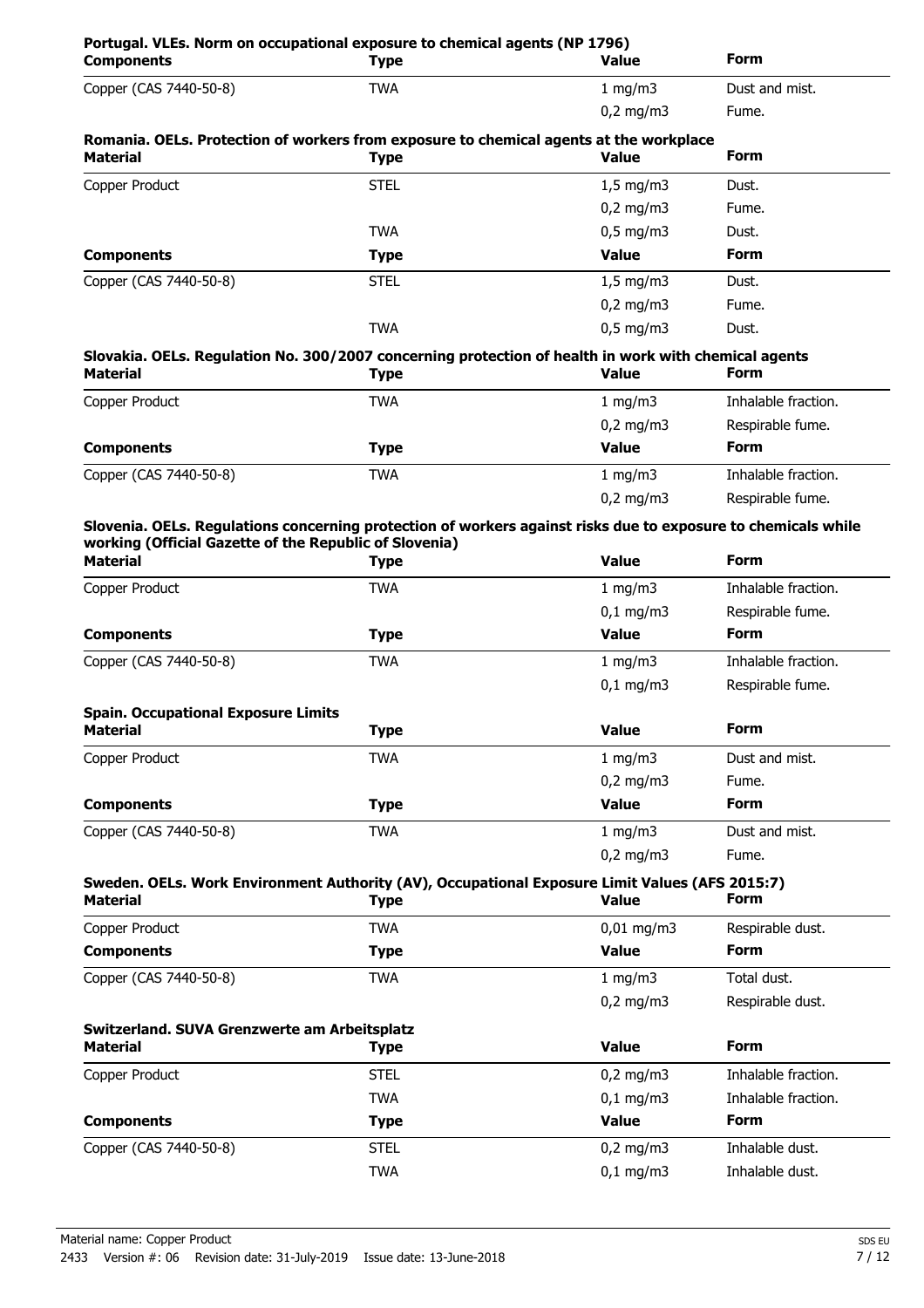| UK. EH40 Workplace Exposure Limits (WELs)<br><b>Material</b> | Type                                                                                                                                                                                                                                                                                                                                                                                                   | <b>Value</b> | <b>Form</b>                |
|--------------------------------------------------------------|--------------------------------------------------------------------------------------------------------------------------------------------------------------------------------------------------------------------------------------------------------------------------------------------------------------------------------------------------------------------------------------------------------|--------------|----------------------------|
| Copper Product                                               | <b>STEL</b>                                                                                                                                                                                                                                                                                                                                                                                            | $2$ mg/m $3$ | Inhalable dusts and mists. |
|                                                              | <b>TWA</b>                                                                                                                                                                                                                                                                                                                                                                                             | 1 mg/m3      | Inhalable dusts and mists. |
|                                                              |                                                                                                                                                                                                                                                                                                                                                                                                        | $0,2$ mg/m3  | Fume.                      |
| <b>Components</b>                                            | <b>Type</b>                                                                                                                                                                                                                                                                                                                                                                                            | <b>Value</b> | <b>Form</b>                |
| Copper (CAS 7440-50-8)                                       | <b>STEL</b>                                                                                                                                                                                                                                                                                                                                                                                            | $2$ mg/m $3$ | Inhalable dusts and mists. |
|                                                              | <b>TWA</b>                                                                                                                                                                                                                                                                                                                                                                                             | 1 mg/m3      | Inhalable dusts and mists. |
|                                                              |                                                                                                                                                                                                                                                                                                                                                                                                        | $0,2$ mg/m3  | Fume.                      |
| <b>Biological limit values</b>                               | No biological exposure limits noted for the ingredient(s).                                                                                                                                                                                                                                                                                                                                             |              |                            |
| <b>Recommended monitoring</b><br>procedures                  | Follow standard monitoring procedures.                                                                                                                                                                                                                                                                                                                                                                 |              |                            |
| <b>Derived no effect levels</b><br>(DNELs)                   | Not available.                                                                                                                                                                                                                                                                                                                                                                                         |              |                            |
| <b>Predicted no effect</b><br>concentrations (PNECs)         | Not available.                                                                                                                                                                                                                                                                                                                                                                                         |              |                            |
| 8.2. Exposure controls                                       |                                                                                                                                                                                                                                                                                                                                                                                                        |              |                            |
| <b>Appropriate engineering</b><br>controls                   | Good general ventilation (typically 10 air changes per hour) should be used. Ventilation rates should<br>be matched to conditions. If applicable, use process enclosures, local exhaust ventilation, or other<br>engineering controls to maintain airborne levels below recommended exposure limits. If exposure<br>limits have not been established, maintain airborne levels to an acceptable level. |              |                            |
|                                                              | Individual protection measures, such as personal protective equipment                                                                                                                                                                                                                                                                                                                                  |              |                            |
| <b>General information</b>                                   | Personal protection equipment should be chosen according to the CEN standards and in discussion<br>with the supplier of the personal protective equipment.                                                                                                                                                                                                                                             |              |                            |
| Eye/face protection                                          | Wear safety glasses with side shields (or goggles).                                                                                                                                                                                                                                                                                                                                                    |              |                            |
| <b>Skin protection</b>                                       |                                                                                                                                                                                                                                                                                                                                                                                                        |              |                            |
| - Hand protection                                            | Wear appropriate chemical resistant gloves.                                                                                                                                                                                                                                                                                                                                                            |              |                            |
| - Other                                                      | Wear suitable protective clothing.                                                                                                                                                                                                                                                                                                                                                                     |              |                            |
| <b>Respiratory protection</b>                                | In case of insufficient ventilation, wear suitable respiratory equipment.                                                                                                                                                                                                                                                                                                                              |              |                            |
| <b>Thermal hazards</b>                                       | Wear appropriate thermal protective clothing, when necessary.                                                                                                                                                                                                                                                                                                                                          |              |                            |
| <b>Hygiene measures</b>                                      | Always observe good personal hygiene measures, such as washing after handling the material and<br>before eating, drinking, and/or smoking. Routinely wash work clothing and protective equipment to<br>remove contaminants.                                                                                                                                                                            |              |                            |
| <b>Environmental exposure</b><br>controls                    | Inform appropriate managerial or supervisory personnel of all environmental releases.                                                                                                                                                                                                                                                                                                                  |              |                            |

## **SECTION 9: Physical and chemical properties**

## **9.1. Information on basic physical and chemical properties**

| <b>Appearance</b>                            |                     |
|----------------------------------------------|---------------------|
| <b>Physical state</b>                        | Solid.              |
| Form                                         | Solid.              |
| Colour                                       | Not available.      |
| Odour                                        | Not available.      |
| Odour threshold                              | Not available.      |
| рH                                           | Not available.      |
| <b>Melting point/freezing point</b>          | 1083 °C (1981,4 °F) |
| Initial boiling point and<br>boiling range   | 2595 °C (4703 °F)   |
| Flash point                                  | Not available.      |
| <b>Evaporation rate</b>                      | Not available.      |
| Flammability (solid, gas)                    | Not available.      |
| Upper/lower flammability or explosive limits |                     |

**Flammability limit - lower** Not available. **(%)**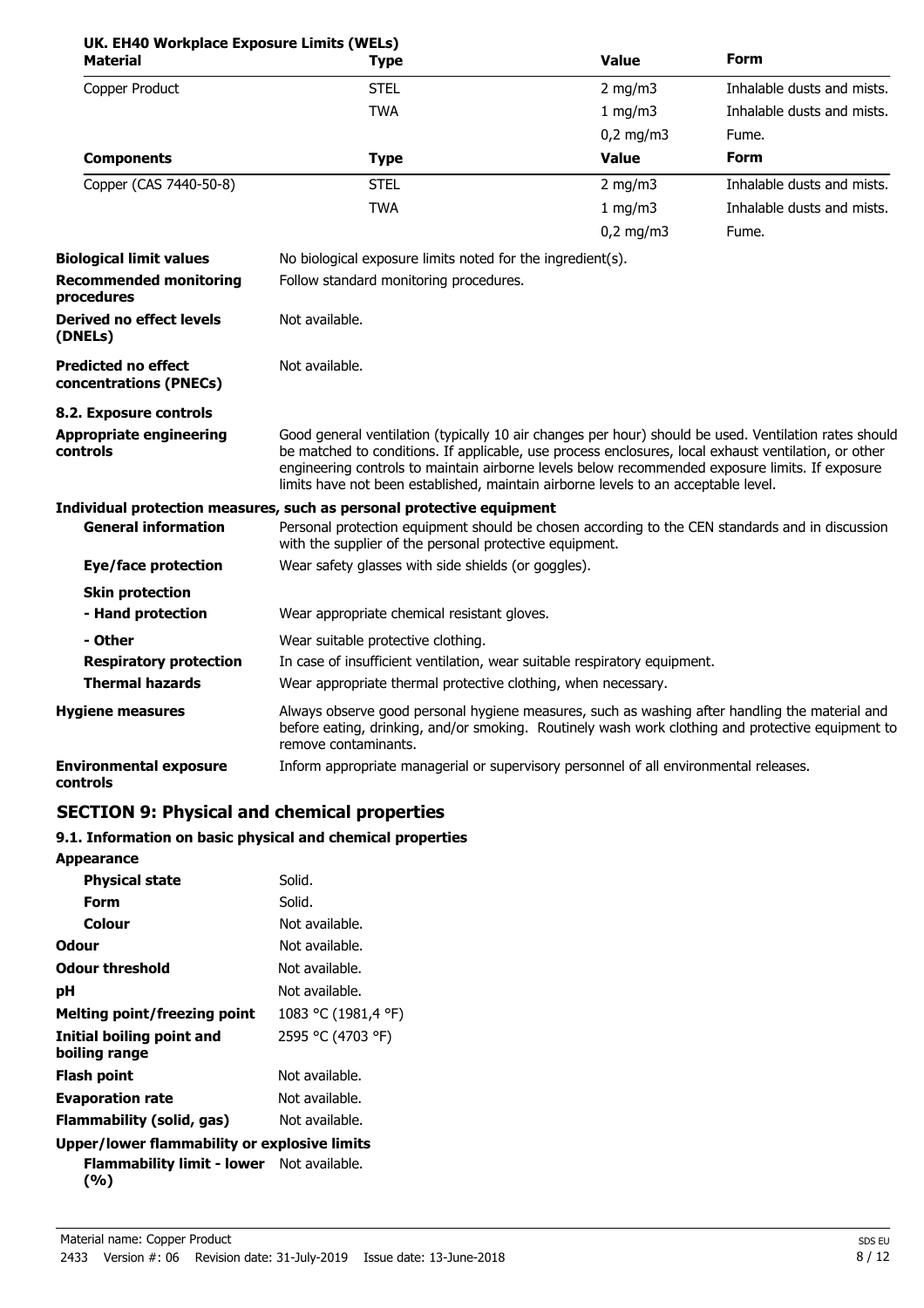| <b>Flammability limit -</b>                       | Not available.                  |
|---------------------------------------------------|---------------------------------|
| upper $(% )$                                      |                                 |
| Vapour pressure                                   | < 0,0000001 kPa (25 °C (77 °F)) |
| Vapour density                                    | Not available.                  |
| <b>Relative density</b>                           | Not available.                  |
| Solubility(ies)                                   |                                 |
| Solubility (water)                                | <b>Insoluble</b>                |
| <b>Partition coefficient</b><br>(n-octanol/water) | Not available.                  |
| <b>Auto-ignition temperature</b>                  | Not available.                  |
| <b>Decomposition temperature</b>                  | Not available.                  |
| Viscosity                                         | Not available.                  |
| <b>Explosive properties</b>                       | Not explosive.                  |
| <b>Oxidising properties</b>                       | Not oxidising.                  |
| 9.2. Other information                            |                                 |
| <b>Density</b>                                    | 8,94 g/cm3 estimated            |
| Molecular formula                                 | Cп                              |
| Molecular weight                                  | $63,55$ g/mol                   |
| Specific gravity                                  | 8,94                            |

## **SECTION 10: Stability and reactivity**

| 10.1. Reactivity                            | The product is stable and non-reactive under normal conditions of use, storage and transport |
|---------------------------------------------|----------------------------------------------------------------------------------------------|
| 10.2. Chemical stability                    | Material is stable under normal conditions.                                                  |
| 10.3. Possibility of hazardous<br>reactions | No dangerous reaction known under conditions of normal use.                                  |
| 10.4. Conditions to avoid                   | Contact with incompatible materials.                                                         |
| 10.5. Incompatible materials                | Strong oxidising agents.                                                                     |
| 10.6. Hazardous<br>decomposition products   | No hazardous decomposition products are known.                                               |

## **SECTION 11: Toxicological information**

| <b>General information</b>                                   | Occupational exposure to the substance or mixture may cause adverse effects.                                           |  |  |
|--------------------------------------------------------------|------------------------------------------------------------------------------------------------------------------------|--|--|
| <b>Information on likely routes of exposure</b>              |                                                                                                                        |  |  |
| <b>Inhalation</b>                                            | Prolonged inhalation may be harmful.                                                                                   |  |  |
| <b>Skin contact</b>                                          | No adverse effects due to skin contact are expected.                                                                   |  |  |
| Eye contact                                                  | Direct contact with eyes may cause temporary irritation.                                                               |  |  |
| <b>Ingestion</b>                                             | May cause discomfort if swallowed. However, ingestion is not likely to be a primary route of<br>occupational exposure. |  |  |
| <b>Symptoms</b>                                              | Exposure may cause temporary irritation, redness, or discomfort.                                                       |  |  |
| 11.1. Information on toxicological effects                   |                                                                                                                        |  |  |
| <b>Acute toxicity</b>                                        | Not known.                                                                                                             |  |  |
| <b>Skin corrosion/irritation</b>                             | Due to partial or complete lack of data the classification is not possible.                                            |  |  |
| Serious eye damage/eye<br>irritation                         | Due to partial or complete lack of data the classification is not possible.                                            |  |  |
| <b>Respiratory sensitisation</b>                             | Due to partial or complete lack of data the classification is not possible.                                            |  |  |
| <b>Skin sensitisation</b>                                    | Due to partial or complete lack of data the classification is not possible.                                            |  |  |
| <b>Germ cell mutagenicity</b>                                | Due to partial or complete lack of data the classification is not possible.                                            |  |  |
| Carcinogenicity                                              | Due to partial or complete lack of data the classification is not possible.                                            |  |  |
| at work (as amended)<br>Not listed.                          | Hungary. 26/2000 EüM Ordinance on protection against and preventing risk relating to exposure to carcinogens           |  |  |
| <b>Reproductive toxicity</b>                                 | Due to partial or complete lack of data the classification is not possible.                                            |  |  |
| <b>Specific target organ toxicity</b><br>- single exposure   | Due to partial or complete lack of data the classification is not possible.                                            |  |  |
| <b>Specific target organ toxicity</b><br>- repeated exposure | Due to partial or complete lack of data the classification is not possible.                                            |  |  |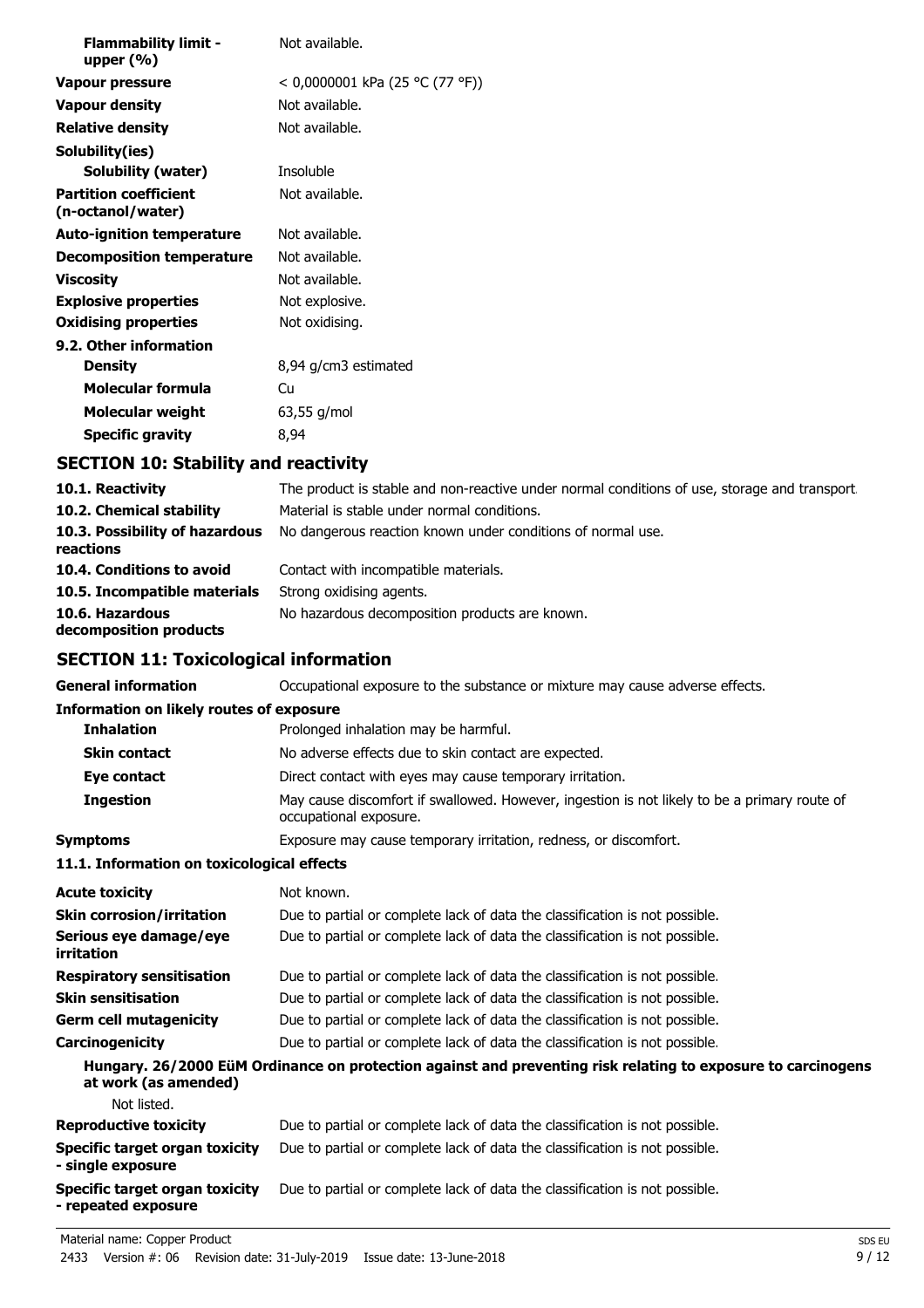| <b>Aspiration hazard</b>                                  |                           | Due to partial or complete lack of data the classification is not possible.                                                                                                                |                        |  |
|-----------------------------------------------------------|---------------------------|--------------------------------------------------------------------------------------------------------------------------------------------------------------------------------------------|------------------------|--|
| Mixture versus substance<br>information                   | No information available. |                                                                                                                                                                                            |                        |  |
| <b>Other information</b>                                  | Not available.            |                                                                                                                                                                                            |                        |  |
| <b>SECTION 12: Ecological information</b>                 |                           |                                                                                                                                                                                            |                        |  |
| 12.1. Toxicity                                            |                           | Very toxic to aquatic life with long lasting effects.                                                                                                                                      |                        |  |
| <b>Product</b>                                            |                           | <b>Species</b>                                                                                                                                                                             | <b>Test Results</b>    |  |
| Copper Product                                            |                           |                                                                                                                                                                                            |                        |  |
| <b>Aquatic</b>                                            |                           |                                                                                                                                                                                            |                        |  |
| Crustacea                                                 | <b>EC50</b>               | Water flea (Daphnia magna)                                                                                                                                                                 | $0,036$ mg/l, 48 hours |  |
| <b>Fish</b>                                               | <b>LC50</b>               | Fathead minnow (Pimephales promelas) 0,0319 - 0,0544 mg/l, 96 hours                                                                                                                        |                        |  |
| <b>Components</b>                                         |                           | <b>Species</b>                                                                                                                                                                             | <b>Test Results</b>    |  |
| Copper (CAS 7440-50-8)                                    |                           |                                                                                                                                                                                            |                        |  |
| <b>Aquatic</b>                                            |                           |                                                                                                                                                                                            |                        |  |
| Crustacea                                                 | <b>EC50</b>               | Water flea (Daphnia magna)                                                                                                                                                                 | $0,036$ mg/l, 48 hours |  |
| <b>Fish</b>                                               | <b>LC50</b>               | Fathead minnow (Pimephales promelas) 0,0319 - 0,0544 mg/l, 96 hours                                                                                                                        |                        |  |
| 12.2. Persistence and                                     |                           | * Estimates for product may be based on additional component data not shown.<br>No data is available on the degradability of this product.                                                 |                        |  |
| degradability                                             |                           |                                                                                                                                                                                            |                        |  |
| 12.3. Bioaccumulative<br>potential                        | No data available.        |                                                                                                                                                                                            |                        |  |
| <b>Partition coefficient</b><br>n-octanol/water (log Kow) | Not available.            |                                                                                                                                                                                            |                        |  |
| <b>Bioconcentration factor (BCF)</b>                      | Not available.            |                                                                                                                                                                                            |                        |  |
| 12.4. Mobility in soil                                    | No data available.        |                                                                                                                                                                                            |                        |  |
| 12.5. Results of PBT and<br><b>vPvB</b> assessment        |                           | Not a PBT or vPvB substance or mixture.                                                                                                                                                    |                        |  |
| 12.6. Other adverse effects                               |                           | No other adverse environmental effects (e.g. ozone depletion, photochemical ozone creation<br>potential, endocrine disruption, global warming potential) are expected from this component. |                        |  |
| 12.7. Additional information                              |                           |                                                                                                                                                                                            |                        |  |
| Estonia Dangerous substances in groundwater Data          |                           |                                                                                                                                                                                            |                        |  |
| Copper (CAS 7440-50-8)                                    |                           | Copper (Cu) 1000 ug/l<br>Copper (Cu) 15 ug/l                                                                                                                                               |                        |  |
| Estonia Dangerous substances in soil Data                 |                           |                                                                                                                                                                                            |                        |  |
| Copper (CAS 7440-50-8)                                    |                           | Copper (Cu) 100 mg/kg<br>Copper (Cu) 150 mg/kg<br>Copper (Cu) 500 mg/kg                                                                                                                    |                        |  |

## **SECTION 13: Disposal considerations**

### **13.1. Waste treatment methods**

| <b>Residual waste</b>                  | Dispose of in accordance with local regulations. Empty containers or liners may retain some product<br>residues. This material and its container must be disposed of in a safe manner (see: Disposal<br>instructions).                                                                                                                            |  |
|----------------------------------------|---------------------------------------------------------------------------------------------------------------------------------------------------------------------------------------------------------------------------------------------------------------------------------------------------------------------------------------------------|--|
| <b>Contaminated packaging</b>          | Since emptied containers may retain product residue, follow label warnings even after container is<br>emptied. Empty containers should be taken to an approved waste handling site for recycling or<br>disposal.                                                                                                                                  |  |
| EU waste code                          | The Waste code should be assigned in discussion between the user, the producer and the waste<br>disposal company.                                                                                                                                                                                                                                 |  |
| <b>Disposal</b><br>methods/information | Collect and reclaim or dispose in sealed containers at licensed waste disposal site. Do not allow this<br>material to drain into sewers/water supplies. Do not contaminate ponds, waterways or ditches with<br>chemical or used container. Dispose of contents/container in accordance with<br>local/regional/national/international regulations. |  |
| <b>Special precautions</b>             | Dispose in accordance with all applicable regulations.                                                                                                                                                                                                                                                                                            |  |
|                                        |                                                                                                                                                                                                                                                                                                                                                   |  |

#### **SECTION 14: Transport information**

**ADR**

### **14.1. UN number** UN3077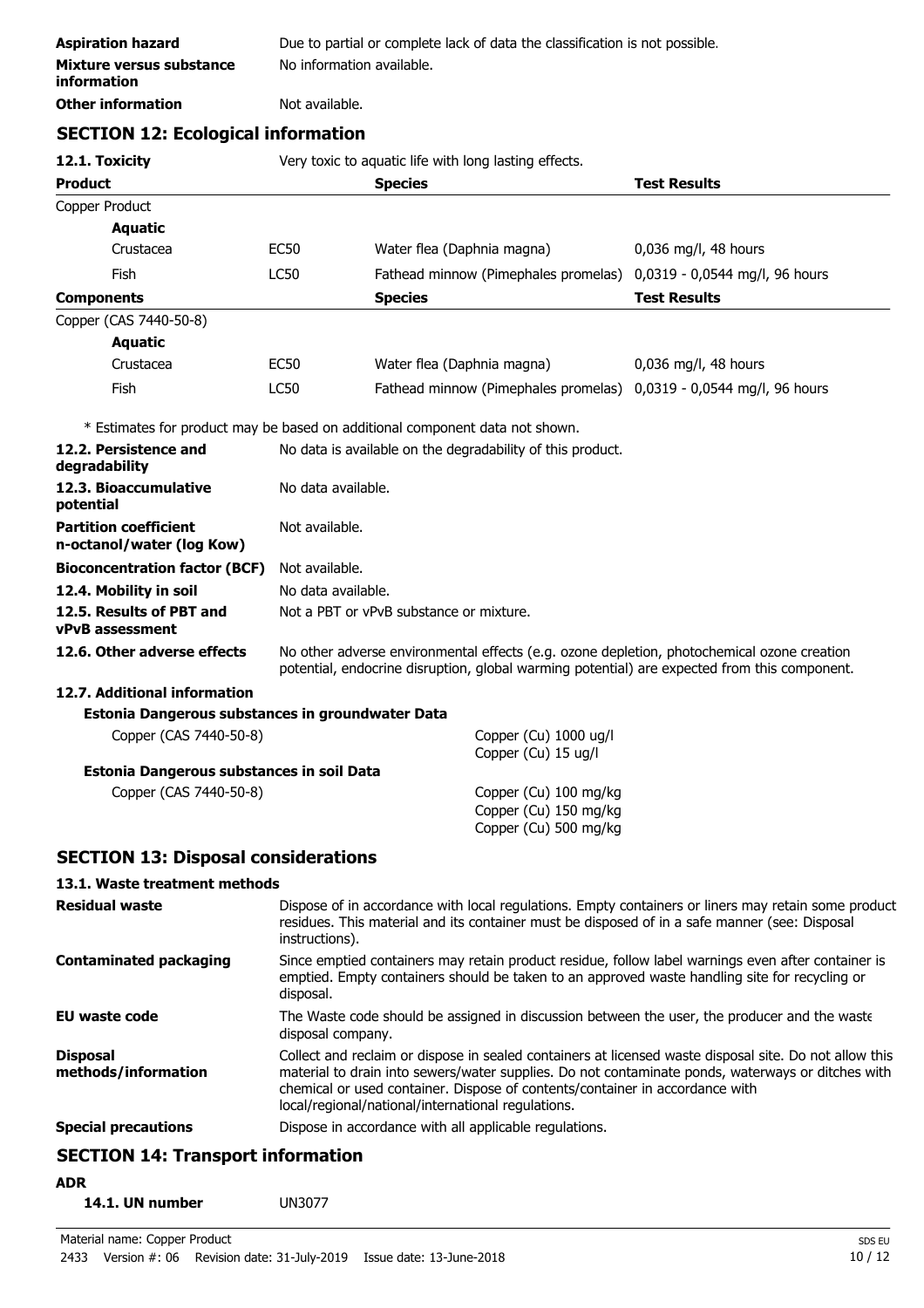14.2. UN proper shipping Environmentally hazardous substance, solid, n.o.s. (Copper Product) **name Class** 9 **14.3. Transport hazard class(es) Subsidiary risk** - **Label(s)** 9 **Hazard No. (ADR)** 90 **Tunnel restriction** E **code** 14.4. Packing group **III 14.5. Environmental** No. **hazards** 14.6. Special precautions Not available. **for user RID 14.1. UN number** UN3077 **14.2. UN proper shipping** Environmentally hazardous substance, solid, n.o.s. (Copper Product) **name Class** 9 **14.3. Transport hazard class(es) Subsidiary risk** and the set of the set of the set of the set of the set of the set of the set of the set of the set of the set of the set of the set of the set of the set of the set of the set of the set of the set of th Label(s) **14.4. Packing group III 14.5. Environmental** No. **hazards** 14.6. Special precautions Not available. **for user ADN 14.1. UN number** UN3077 **14.2. UN proper shipping** Environmentally hazardous substance, solid, n.o.s. (Copper Product) **name Class** 9 **14.3. Transport hazard class(es) Subsidiary risk** - **Label(s)** 9 **14.4. Packing group III 14.5. Environmental** No. **hazards** 14.6. Special precautions Not available. **for user IATA**

14.1. - 14.6.: Not regulated as dangerous goods.

#### **IMDG**

14.1. - 14.6.: Not regulated as dangerous goods.

#### **ADN; ADR; RID**



## **SECTION 15: Regulatory information**

**15.1. Safety, health and environmental regulations/legislation specific for the substance or mixture EU regulations**

**Regulation (EC) No. 1005/2009 on substances that deplete the ozone layer, Annex I and II, as amended** Not listed.

**Regulation (EC) No. 850/2004 On persistent organic pollutants, Annex I as amended** Not listed.